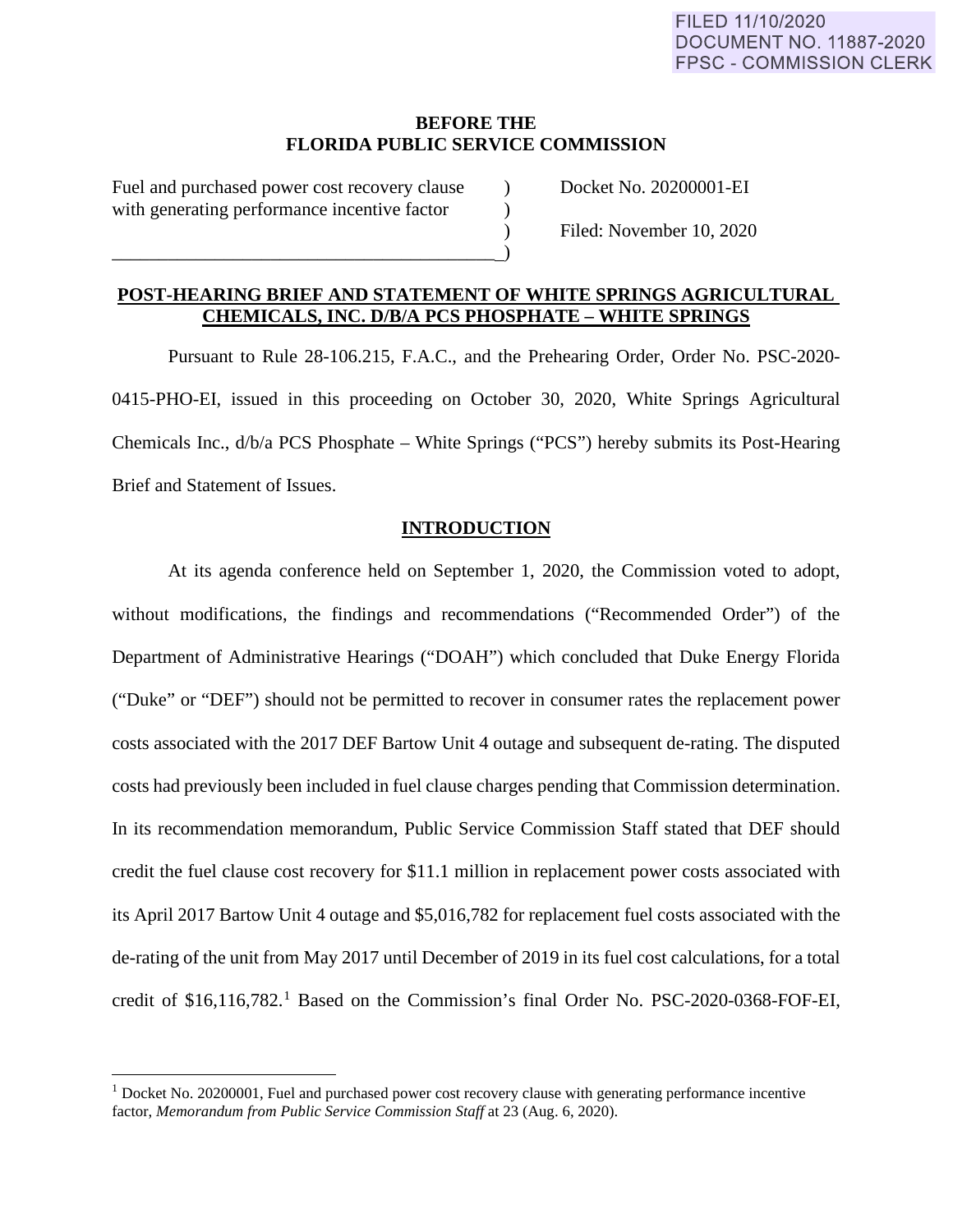issued October 15, 2020, DEF should credit those disallowed costs in the determination of its fuel clause factor to be collected in 2021.

#### **I. Post Hearing Statement of Issues and Positions**

Consistent with the discussion at the November 3, 2020 hearing, PCS limitsits post-hearing

statements of position to issues 1A, 11, 18, 20, and 22 as DEF issues and fallout issues relating to

the impact on the fuel clause of Order No. 2020-0368-FOF-EI, issued October 15, 2020.

# **ISSUE 1A: What action should be taken in response to Commission Order No. PSC-2020-0368-FOF-EI regarding the Bartow Unit 4 February 2017 outage?**

**PCS Phosphate:** \*\*Based on Order No. PSC-2020-0368-FOF-EI, issued October 15, 2020, the Commission should direct DEF to reduce its proposed cost recovery amounts for January 2021 through December 2021 by \$16.1 million, plus interest, to credit the fuel clause recovery for costs relating to the replacement power and de-rating of Bartow Unit 4.\*\*

# **ISSUE 11: What are the appropriate projected total fuel and purchased power cost recovery amounts for the period January 2021 through December 2021?**

- **PCS Phosphate:** \*\*Pursuant to Order No. PSC-2020-0368-FOF-EI, DEF's cost recovery amounts for January 2021 through December 2021 should be reduced by \$16.1 million, plus interest, to credit the fuel clause recovery for costs relating to the replacement power and de-rating of Bartow Unit 4.\*\*
- **ISSUE 18: What are the appropriate projected net fuel and purchased power cost recovery and Generating Performance Incentive amounts to be included in the recovery factor for the period January 2021 through December 2021?**

**PCS Phosphate:** \*\*Agree with OPC.\*\*

# **ISSUE 20: What are the appropriate levelized fuel cost recovery factors for the period January 2021 through December 2021?**

**PCS Phosphate:** \*\*Pursuant to Order No. PCS-2020-0368-FOF-EI, DEF's cost recovery amounts for January 2021 through December 2021 should be reduced by \$16.1 million, plus interest, to credit through the fuel factor costs relating to the replacement power and de-rating of Bartow Unit 4. \*\*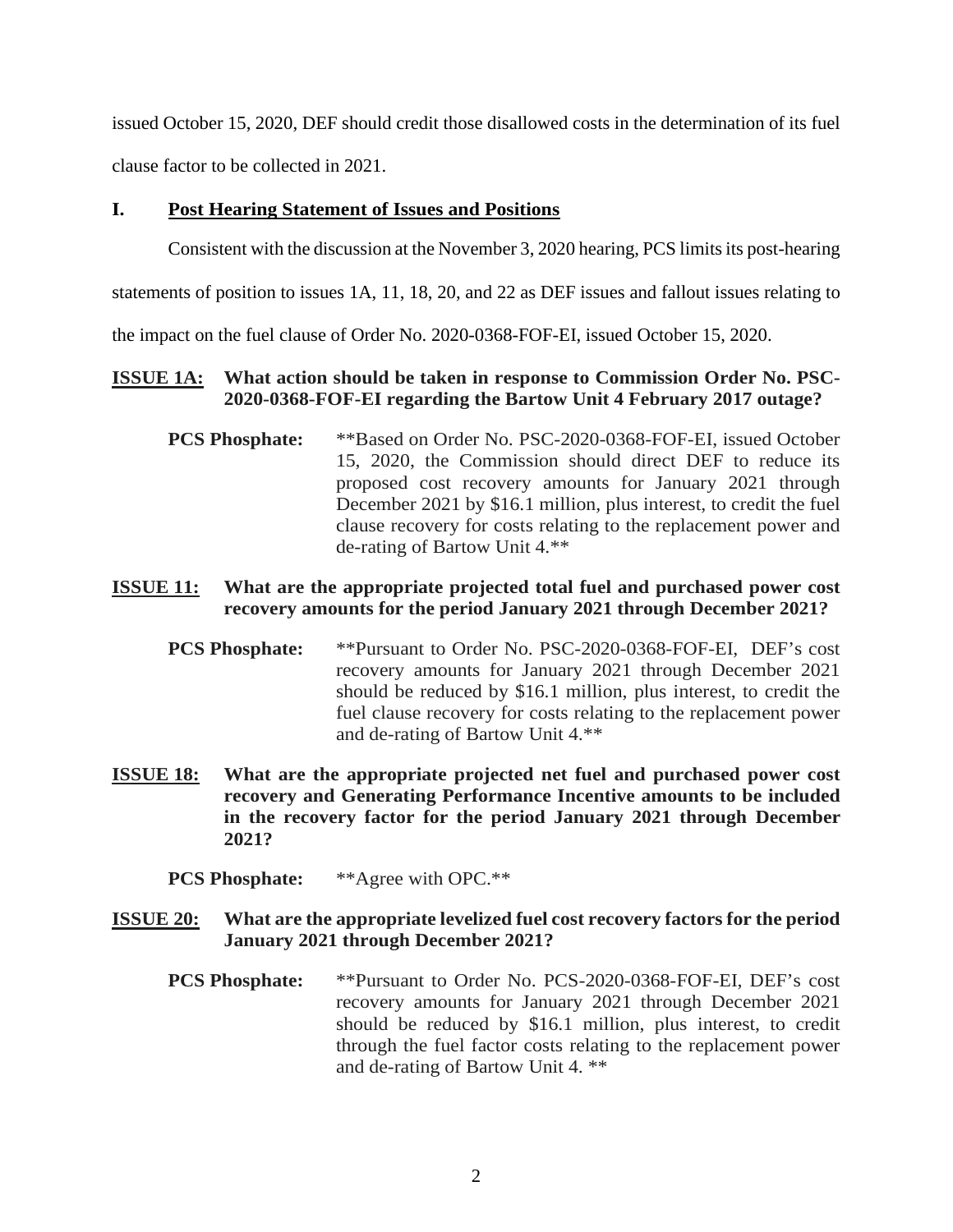#### **ISSUE 22: What are the appropriate fuel cost recovery factors for each rate class/delivery voltage level class adjusted for line losses?**

**PCS Phosphate:** \*\*Pursuant to Order No. PSC-2020-0368-FOF-EI, DEF's cost recovery amounts for January 2021 through December 2021 should be reduced by \$16.1 million to credit through the fuel factor costs relating to the replacement power and de-rating of Bartow Unit 4. To the extent that this reduction in allowed cost recovery reduces the fuel cost recovery factors for DEF, those factors should be adjusted.\*\*

## **II. Argument**

All parties agree that DEF has recovered the disputed Bartow replacement power fuel costs in its 2019 and 2020 fuel factors. There also is no dispute that the actual true-up for 2019 includes replacement fuel costs associated with the Bartow de-rating caused by the steam generator pressure plate pending permanent repairs. The Commission's final Order No. PSC-2020-0368-FOF-EI adopting the DOAH Recommended Order dispositively determined that the \$16.1 million in disputed replacement fuel costs should not have been charged to DEF customers. On November 2, 2020, DEF filed a notice of administrative appeal to the Florida Supreme Court and a *Motion for Stay Pending Judicial Review* in this docket. In that motion, DEF asked the Commission under Rule 25-22.061(1), F.A.C., to grant DEF a stay from implementing the direction in that final order that DEF update its fuel factor calculations to reverse the prior collection of the disputed amounts. In response to the *Motion for Stay*, PCS joined with the Office of Public Counsel ("OPC") and the Florida Industrial Power Users Group ("FIPUG") in the *Consumer Parties' Joint Response to Motion for Stay*, filed November 9, 2020. That response explains that the mandatory stay provision of subsection (1) of the Rule is not applicable to fuel cost factor reconciliations, and that DEF has not satisfied the required test for receiving a discretionary stay of the order (i.e., there is no irreparable harm to DEF since the fuel clause will inevitably reflect the final outcome of its noticed appeal). Because DEF has not satisfied the requirements of Rule 25-22.061, F.A.C., PCS opposes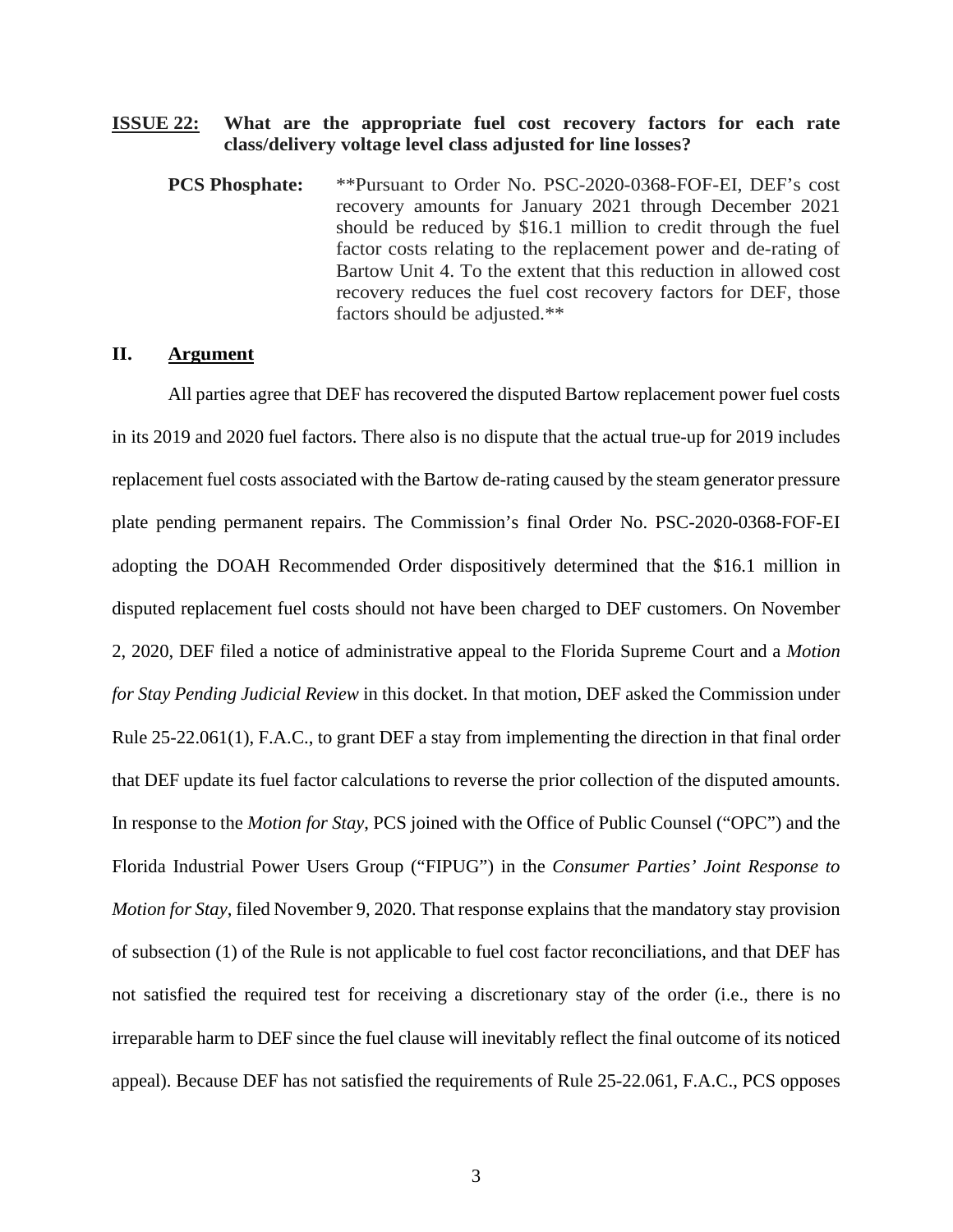the requested stay and asks that the Commission instruct DEF to reverse its prior collection of the disputed \$16.1 million in replacement fuel costs through the fuel clause factor to be collected in 2021.

#### **CONCLUSION**

For the reasons set forth above, PCS urges the Commission to (1) reduce DEF's fuel cost recovery amounts for January 2021 through December 2021 by \$16.1 million, plus interest, to credit the fuel clause recovery costs relating to the replacement power and derating costs due to the outage of Bartow Unit 4 in April 2017; and (2) adjust the fuel cost recovery factors to the extent that the reduction in allowed cost recovery reduces the fuel cost recovery factors for DEF.

Respectfully submitted,

*/s/ James W. Brew* James W. Brew Laura Wynn Baker Stone Mattheis Xenopoulos & Brew, PC 1025 Thomas Jefferson Street, NW, Suite 800 West Washington, DC 20007-5201 Phone: (202) 342-0800 Fax: (202) 342-0807 jbrew@smxblaw.com lwb@smxblaw.com

*Attorneys for White Springs Agricultural Chemicals Inc. d/b/a PCS Phosphate – White Springs*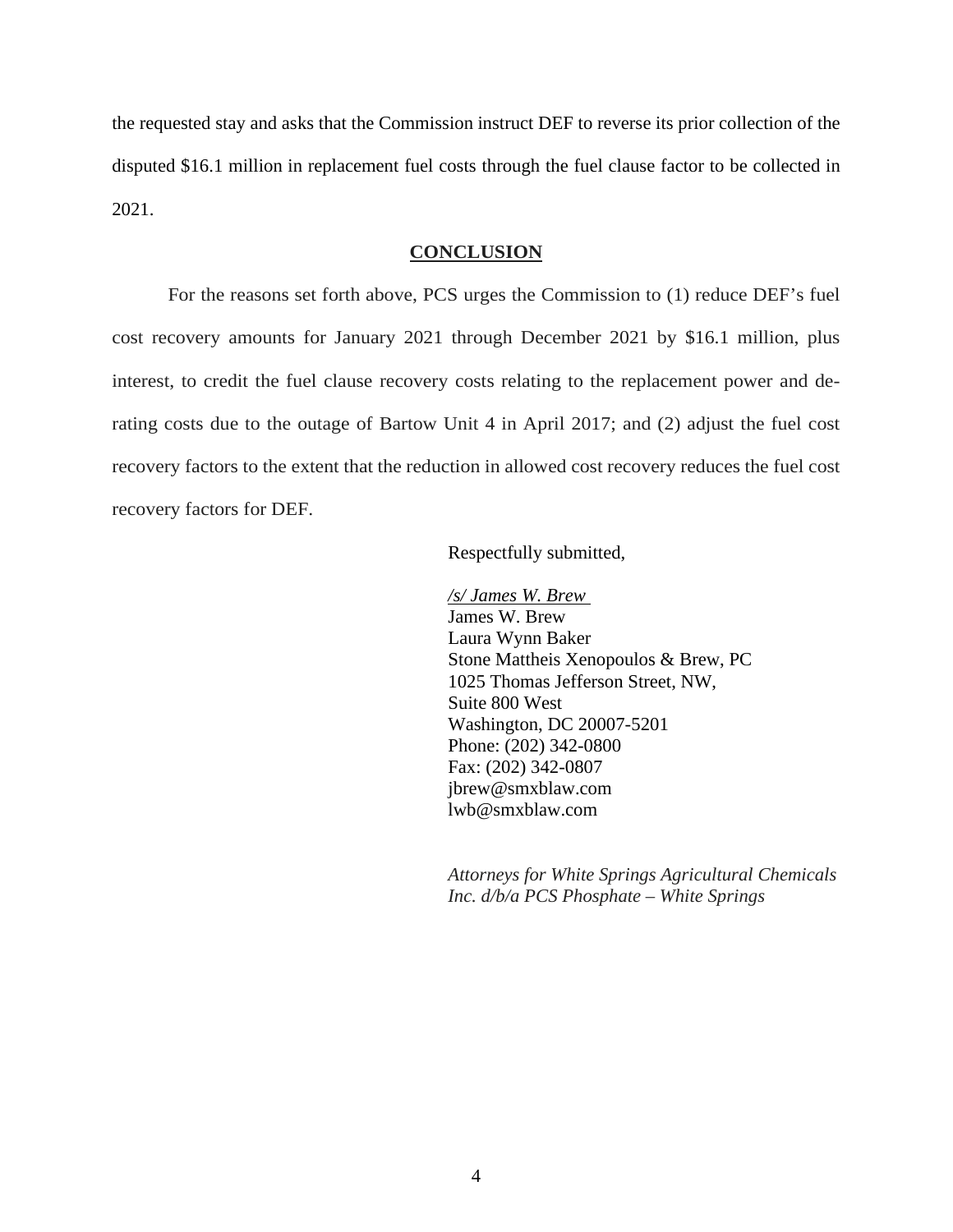#### **CERTIFICATE OF SERVICE**

I hereby certify that a true copy of the foregoing Statement of Issues and Brief has been

furnished by electronic mail and/or U.S. Mail this 10th day of November, 2020, to the following:

Dianne M. Triplett Duke Energy 299 1st Avenue North St. Petersburg FL 33701 Dianne.triplett@duke-energy.com

J.R. Kelly/Charles Rehwinkel Office of Public Counsel c/o The Florida Legislature 111 W. Madison Street, Rm 812 Tallahassee FL 32399 kelly.jr@leg.state.fl.us

Florida Power & Light Company Kenneth A. Hoffman 134 W. Jefferson Street Tallahassee FL 32301 Kenneth.Hoffman@fpl.com

Florida Power & Light Company Maria Moncada/David Lee/Jason Higginbothm 700 Universe Boulevard Juno Beach FL 33408-0420 david.lee@fpl.com maria.moncada@fpl.com jason.higginbotham@fpl.com

Florida Public Utilities Company Mr. Mike Cassel 208 Wildlight Ave. Yulee FL 32097 mcassel@fpuc.com

Matthew R. Bernier Duke Energy 106 E. College Avenue, Ste. 800 Tallahassee FL 32301 matthew.bernier@duke-energy.com

Jon C. Moyle, Jr./Karen A. Putnal Florida Industrial Power Users Group c/o Moyle Law Firm 118 North Gadsden Street Tallahassee FL 32301 jmoyle@moylelaw.com kputnal@moylelaw.com mqualls@moylelaw.com

Beggs Law Firm Steven R. Griffin P.O. Box 12950 Pensacola FL 32591 srg@beggslane.com

Ausley Law Firm J. Beasley/J. Wahlen/M. Means P.O. Box 391 Tallahassee FL 32302 jbeasley@ausley.com jwahlen@ausley.com mmeans@ausley.com

Gulf Power Company Russell A. Badders One Energy Place, Bin 100 Pensacola FL 32520-0100 Russell.Badders@nexteraenergy.com